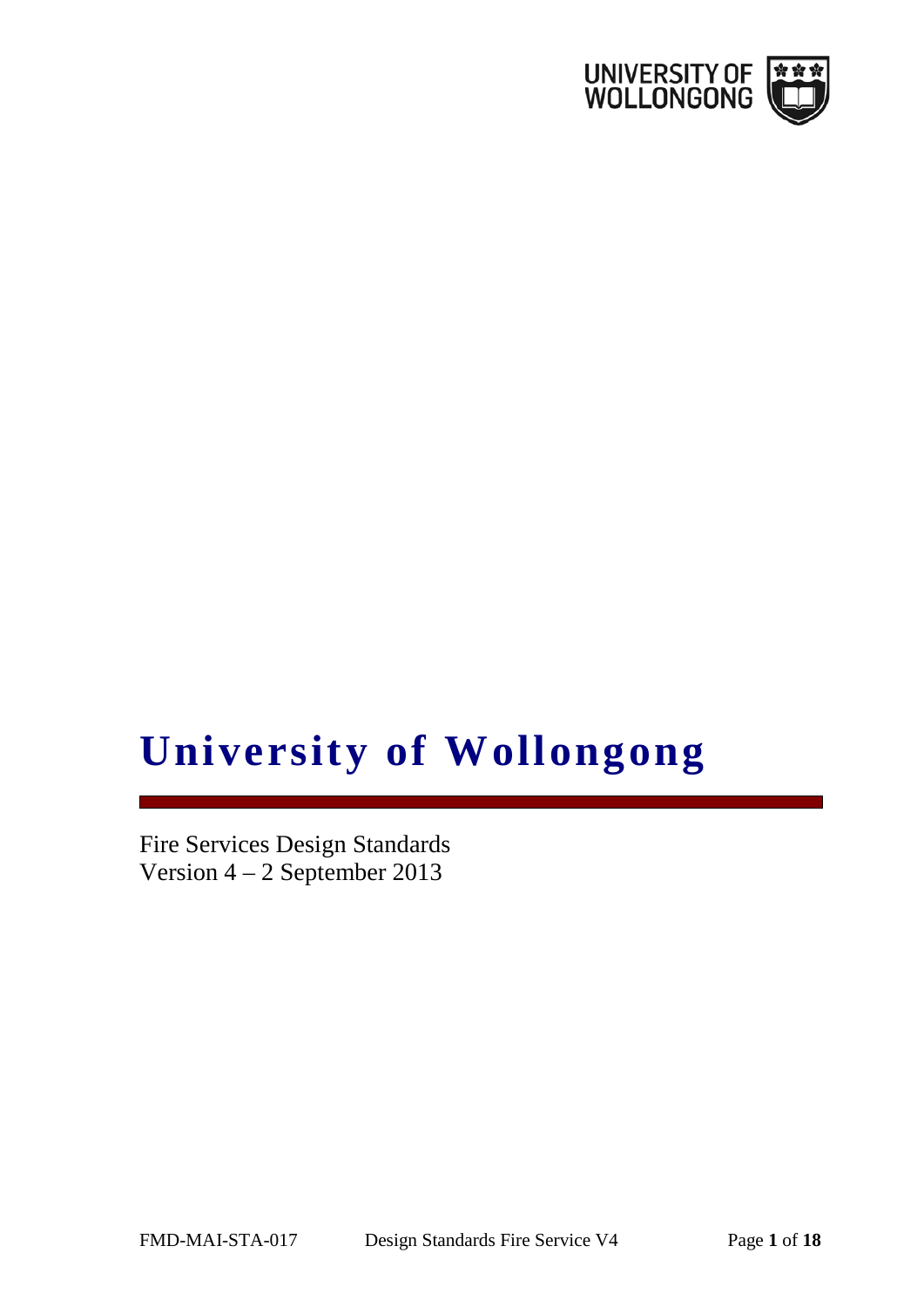

# **VERSION CONTROL SYSTEM**

| <b>Section Modified</b>     | <b>Description of Modification</b>                                                                                                       | <b>Version</b> | Organisation                      | Representative                        | <b>Date</b> |
|-----------------------------|------------------------------------------------------------------------------------------------------------------------------------------|----------------|-----------------------------------|---------------------------------------|-------------|
| 8.8                         | LIFE CYCLE COSTINGS MOVED TO SECTION 8.9                                                                                                 | 1.03           | <b>Asset Technologies Pacific</b> | Tom Poyner                            | 20/11/06    |
| 8.8                         | Warranty periods added                                                                                                                   | 1.03           | <b>Asset Technologies Pacific</b> | Tom Poyner                            | 20/11/06    |
| Throughout                  | UOW Logo added to headers                                                                                                                | 1.03           | <b>Asset Technologies Pacific</b> | Tom Poyner                            | 28/11/06    |
| 3.2                         | Add risk assessment activity to conceptual design<br>process.                                                                            | 1.03           | <b>Asset Technologies Pacific</b> | Tom Poyner                            | 1/12/06     |
| 3.4                         | Insert OH&S reference link                                                                                                               | 1.03           | <b>Asset Technologies Pacific</b> | Tom Poyner                            | 1/12/06     |
| 8.7.5                       | Notifier AFP-2800 inserted as preferred FIP                                                                                              | 1.03           | <b>Asset Technologies Pacific</b> | Tom Poyner                            | 1/12/06     |
| Throughout                  |                                                                                                                                          | 1.04           | University of Wollongong          | Chris Hewitt                          | 9/6/10      |
| Throughout                  |                                                                                                                                          | $\overline{2}$ | University of Wollongong          | Chris Hewitt                          | 13/810      |
| 1,3,4.2,4.10,<br>4.11,6,7,8 | Added Emergency Mass Notification equipment                                                                                              | 2.01           | Asset Technologies Pacific        | Donny Yap                             | 19/7/11     |
| Throughout                  | Document updated to reflect name change from<br>Buildings & Grounds (B&G) to Facilities Management<br>Division (FMD) and rebranding logo | 3              | University of Wollongong          | <b>Yvonne Butcher</b>                 | 5/3/12      |
| Throughout                  | Document reviewed - no changes required                                                                                                  | 4              | University of Wollongong          | Dylan Chresby,<br>Maintenance Manager | 02/09/13    |
|                             |                                                                                                                                          |                |                                   |                                       |             |
|                             |                                                                                                                                          |                |                                   |                                       |             |
|                             |                                                                                                                                          |                |                                   |                                       |             |
|                             |                                                                                                                                          |                |                                   |                                       |             |
|                             |                                                                                                                                          |                |                                   |                                       |             |
|                             |                                                                                                                                          |                |                                   |                                       |             |
|                             |                                                                                                                                          |                |                                   |                                       |             |
|                             |                                                                                                                                          |                |                                   |                                       |             |
|                             |                                                                                                                                          |                |                                   |                                       |             |
|                             |                                                                                                                                          |                |                                   |                                       |             |
|                             |                                                                                                                                          |                |                                   |                                       |             |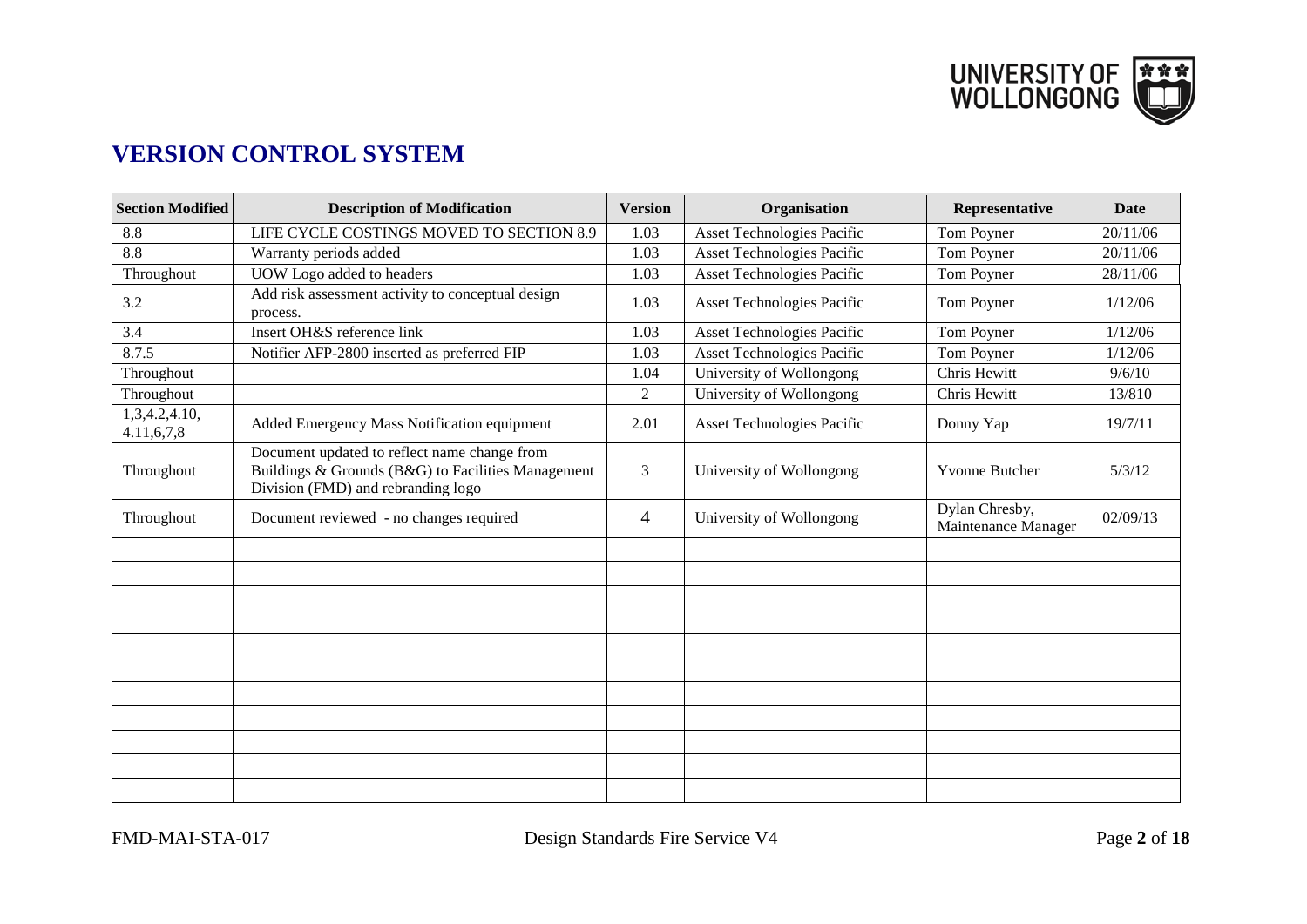

# **Table of Contents**

| 1.   |       |  |
|------|-------|--|
| 2.   |       |  |
| 3.   |       |  |
| 4.   |       |  |
| 4.1  |       |  |
|      |       |  |
|      | 4.1.2 |  |
| 4.2  |       |  |
| 4.3  |       |  |
| 4.4. |       |  |
| 4.5. |       |  |
| 4.6. |       |  |
| 4.7  |       |  |
| 4.8  |       |  |
| 4.9  |       |  |
| 4.10 |       |  |
| 4.11 |       |  |
| 5.   |       |  |
| 6.   |       |  |
| 7.   |       |  |
| 7.1  |       |  |
|      | 7.2   |  |
|      | 7.3.  |  |
|      | 7.4   |  |
| 7.5  |       |  |
|      | 7.6.  |  |
| 7.7  |       |  |
| 7.8  |       |  |
|      | 7.9   |  |
|      | 7.10  |  |
| 8.   |       |  |
|      | 8.1.  |  |
|      | 8.2.  |  |
|      | 8.3.  |  |
|      | 8.4.  |  |
|      | 8.5.  |  |
|      | 8.6   |  |
| 8.7  |       |  |
|      |       |  |
| 9.   |       |  |
| 10.  |       |  |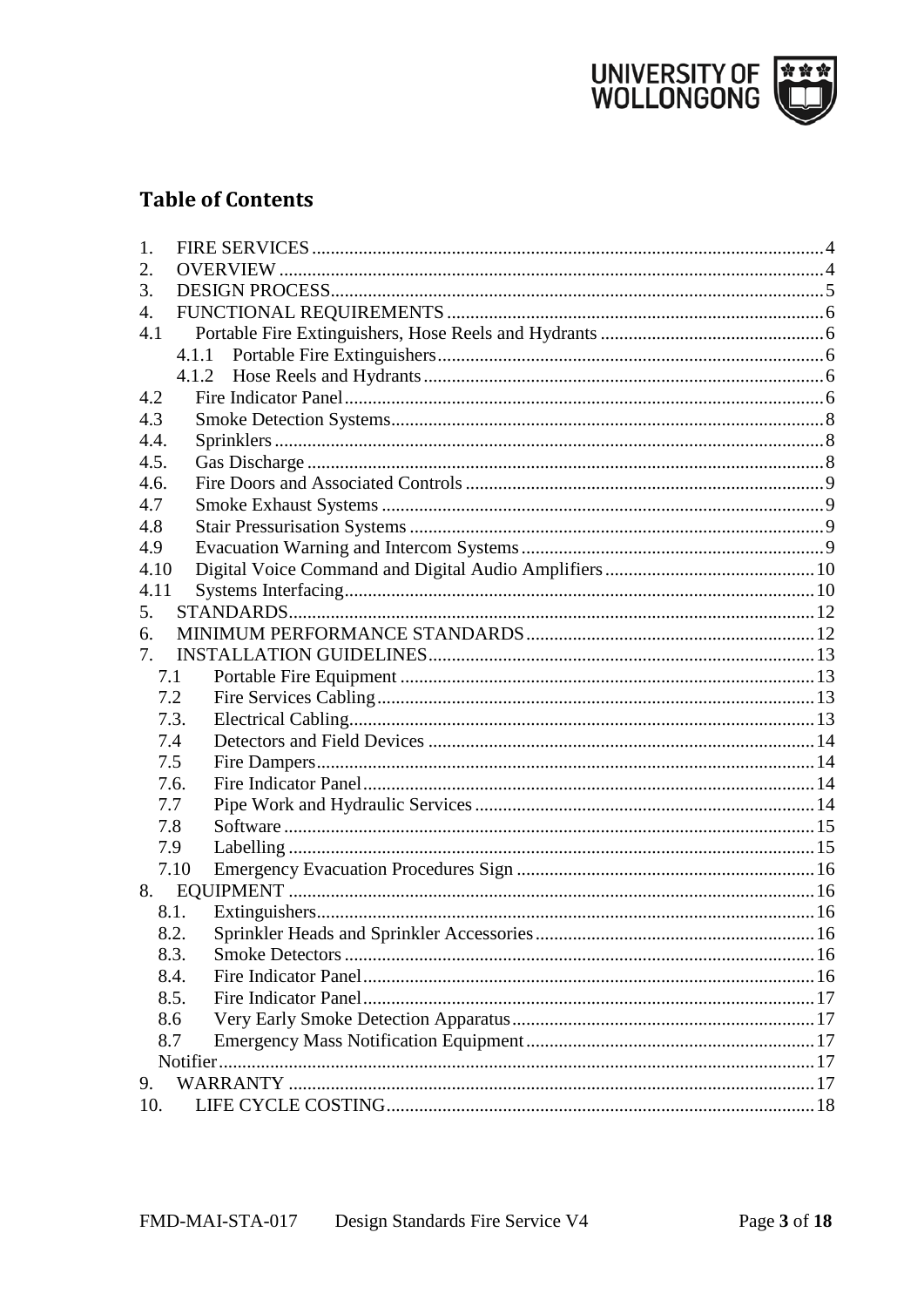

# <span id="page-3-0"></span>**1. FIRE SERVICES**

Fire Services shall be designed to ensure the safety and well being of persons, and minimise impact on property and business processes at UOW in the event of a fire.

The fire services shall generally comprise:

- a. Portable Fire Extinguishers.
- b. Hose Reels and Hydrants.
- c. Dry-Fire Detection Systems.
- d. Sprinklers.
- e. Fire Doors and Associated Controls.
- f. Smoke Exhaust Systems.
- g. Emergency Evacuation and Warning Systems.
- h. Gas suppression Systems.
- i. Emergency Mass Notification Systems.

As required by BCA and client brief, the fire services shall be used in conjunction with physical and operational safety measures and procedures to provide appropriate communications and facilitate egress from buildings during emergency situations.

#### **2. OVERVIEW**

<span id="page-3-1"></span>This design standard outlines the functional, installation and technical requirements for fire services at UOW.

The fire service designer shall use these standards as the basis for the design. However, it is incumbent upon the fire service designer to ensure that the type of fire services selected are suitable for the operational profile of the facility, are cost efficient and comply with all relevant codes and regulations.

As the various fire systems are generally considered in terms of overall functionality and performance, fire service designer are encouraged to develop the most suitable fire solution for any particular installation.

Where the fire service designer considers that an alternate design philosophy is more appropriate than that specified in the design standard, the fire service designer will advise the principal of the functional, performance or cost benefit that will be achieved through the implementation of the alternate design philosophy.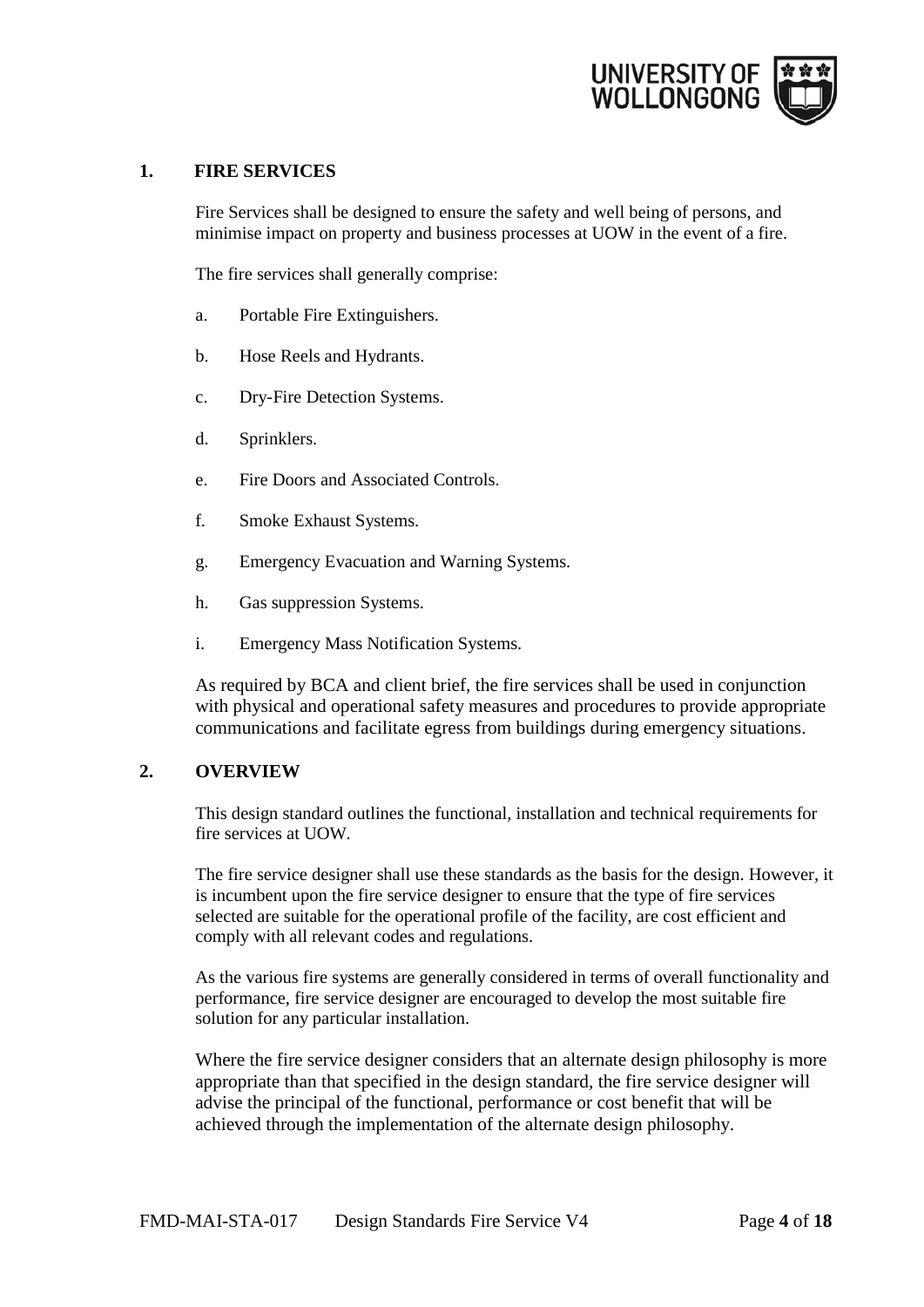

# <span id="page-4-0"></span>**3. DESIGN PROCESS**

This section provides an overview of the design process. The process shall be followed to achieve UOW's desired outcomes.



 *Figure 1 - Process Flow*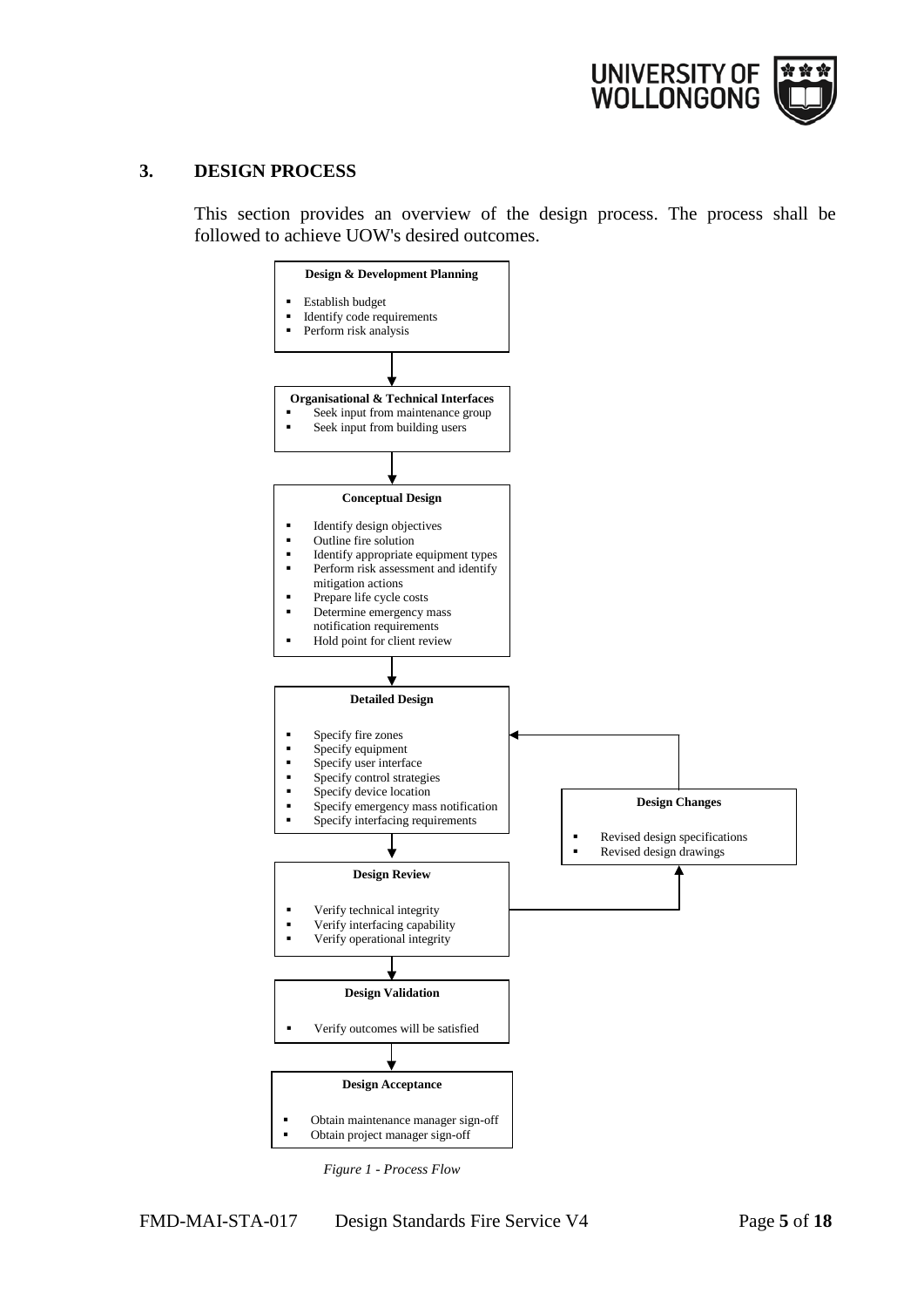

# **4. FUNCTIONAL REQUIREMENTS**

<span id="page-5-0"></span>This section of the design guidelines outlines the functional requirements. A risk analysis should be undertaken to identify specific risks associated with the area under consideration and to determine whether the provision of additional fire services are necessary to mitigate the risks.

# <span id="page-5-2"></span><span id="page-5-1"></span>**4.1 Portable Fire Extinguishers, Hose Reels and Hydrants**

#### **4.1.1 Portable Fire Extinguishers**

Hand fire extinguishers must be provided to all areas in accordance with BCA requirements and the clients brief.

Additional fire extinguishers should be provided in areas that may be occupied by emergency services for extended periods such as security control rooms.

All extinguishers shall be provided with BCA compliant signage

# <span id="page-5-3"></span>**4.1.2 Hose Reels and Hydrants**

The fire hose reel system shall extend from the potable cold-water reticulation system with dedicated service pipes connecting to fire hose reels on each level.

Hydrants shall be provided where required by the BCA. Booster connections must be provided if required to meet design pressure. System duties and locations are to comply with the BCA, AS 2419 and AS 2441.

#### <span id="page-5-4"></span>**4.2 Fire Indicator Panel**

FIP to be a Notifier AFP-2800 complete with evacuation voice over module and network card.

Each building must be equipped with its own FIP showing all alarm circuits.

The building system must be integrated into the campus FIP

A minimum of 20% spare capacity shall be provided at each panel. The maximum number of smoke detectors provided on any circuit must be no greater than 90% as permitted by the code.

All new FIPs to include a fibre optic link from the main FIP to main communication room within the building.

FIP interface to BMCS to show the state of fire alarm, either normal or in fire alarm mode only.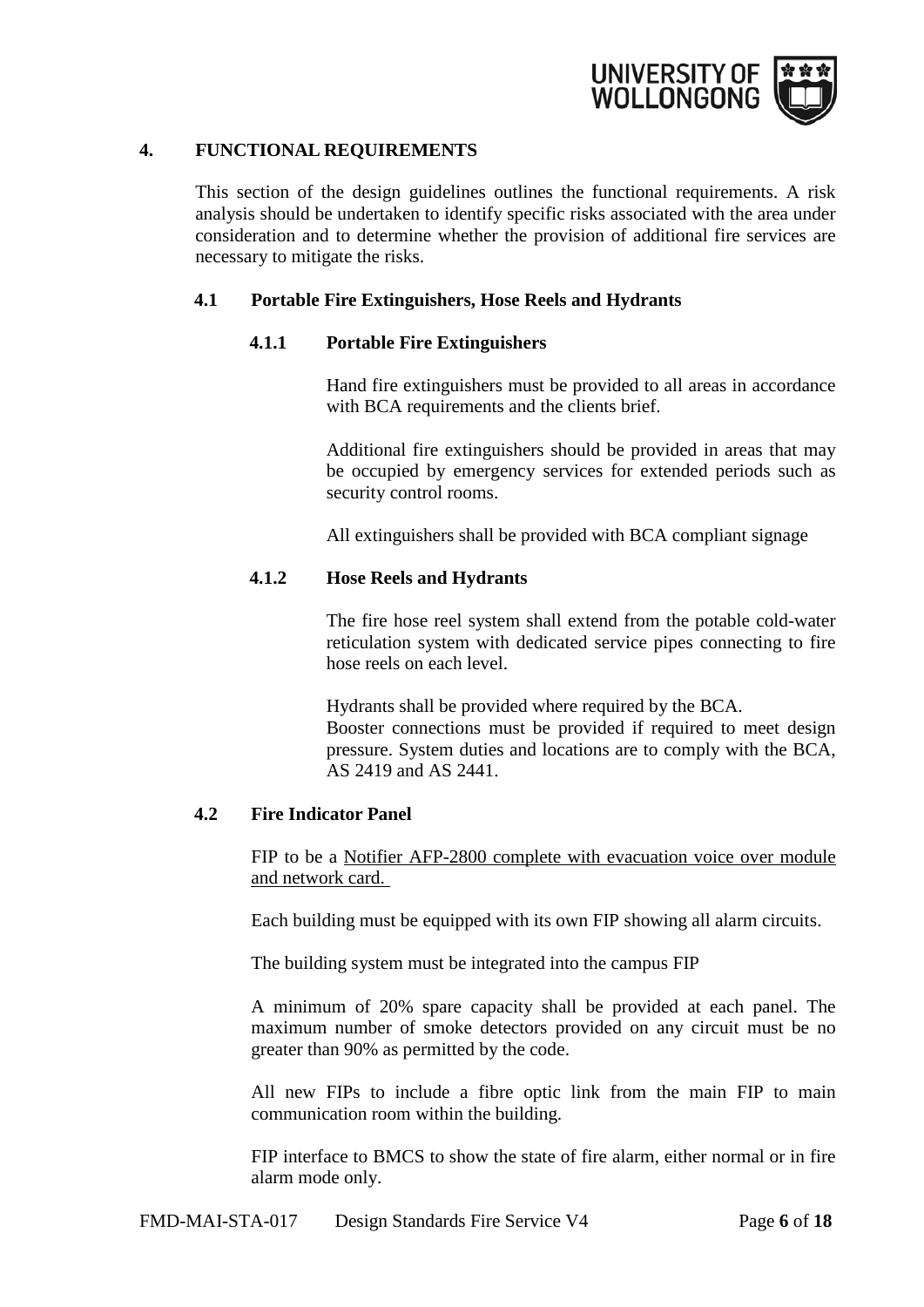

Electric bells are not used on the main campus as they cause confusion to which area is being evacuated. We have dispensation from the Fire Brigade for this deletion.

Cascading fire alarm systems should be avoided on the main campus as it is UOW policy to evacuate the building in full during any fire alarm.

The matrix of operation of the FIP is standard across the main campus and shall be programmed with a 3 minute 'alert tone' followed by an 'excavation tone'. The voice over message during the evacuation tone shall be, 'Please evacuate via the nearest fire exit'.

On activation on a fire alarm, the EWIS system shall be triggered immediately and a text message to be forwarded though the 'existing' university pager system quoting building number, and description of space in alarm. The format of the message is to match existing.

The installer shall provide shop drawings for Consultant and Facilities Management Division (FMD) approval to detail the following:

- Isolation and EWIS zones, (EWIS zones to match isolation zones).
- Floor layouts showing all field equipment locations.
- Field descriptors and associated final room number for each addressable device.
- Services isolation buttons for interfacing with fire doors, mechanical plant, access control, auto doors etc, as required.

The installer shall undertake 12 month annual testing and provide written results at completion of DLP period. At completion of the DLP there shall be a handover meeting with UOW representative and UOW fire maintenance provider to ensure a smooth handover.

For all new buildings or major extensions to buildings, the campus electronic block plan located in the Fire Control Room shall be upgraded to incorporate the new building location and building number and incorporate a hardwired led.

The FIP shall be installed in a designated area within the building main entrance area. The areas shall be provided with adequate access and ventilation.

The FIP must be placed in a position easily accessible by the Fire Brigade from vehicular access and the position of the FIP should be verified at documentation stage with all relevant parties.

The FIP shall be mechanically secured and cable entries shall be insulated to protect against cable damage. Cable terminations shall be permanent and insulated to protect against faults and interference.

The Designer shall assess whether a high speed network card may be utilised in the FIP. Whilst the current fibre network utilises low speed multi-mode network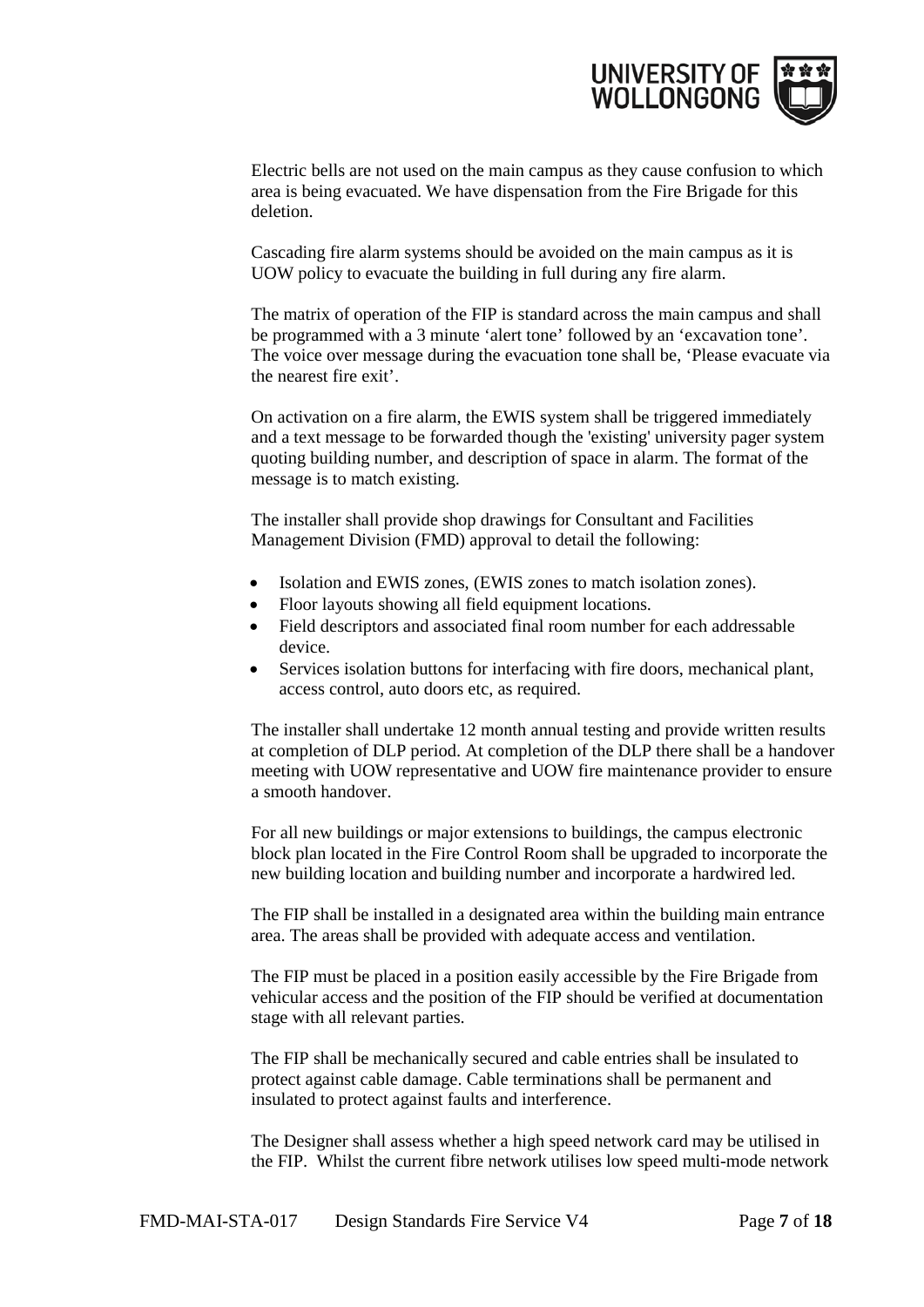

cards, UOW is interested in migrating to the high speed network technology once all non-compatible Notifier 1010/202 fire indicator panels have been upgraded.

The Designer must confirm that the fire fibre network has sufficient bandwidth to accommodate the new FIP.

FIP cabinets should contain sufficient spare space for the possible future installation of a Notifier Digital Voice Command (DVC) unit, for the purposes of providing emergency mass notification communications.

### <span id="page-7-0"></span>**4.3 Smoke Detection Systems**

Smoke detectors shall be provided on floors to BCA requirements. New smoke detection systems shall be an addressable architecture. The systems design shall ensure uniform detector sensitivity across the system.

The systems should enable changes to detector designation through software rather than hardware, to enable internal partitioning to be performed without significant fire services costs.

Smoke detectors shall generally be ionisation type; however photo optical, nephelometric or laser type may be selected to accommodate particular risks or environments.

Smoke detectors shall be provided in mechanical systems as required by the BCA.

#### <span id="page-7-1"></span>**4.4. Sprinklers**

Sprinklers shall be considered in areas where automatic extinguishing is justified as well as where required to comply with the Building Code of Australia and other statutory requirements. A sprinkler system is the preferred choice of the University.

The hazard rating shall comply with the BCA for administration and educational areas taking into consideration any special requirements or materials stored within the area.

Where the risk analysis deems necessary the provision of an early suppression fast response system should be considered.

#### <span id="page-7-2"></span>**4.5. Gas Discharge**

Where required, gas discharge services shall be provided to suppress a fire or to provide a secondary level of protection.

The discharge gas shall be suitable for populated areas and comply with all health standards. The intensity and quantity shall be determined by the designer following the outcomes of the risk analysis with the objective of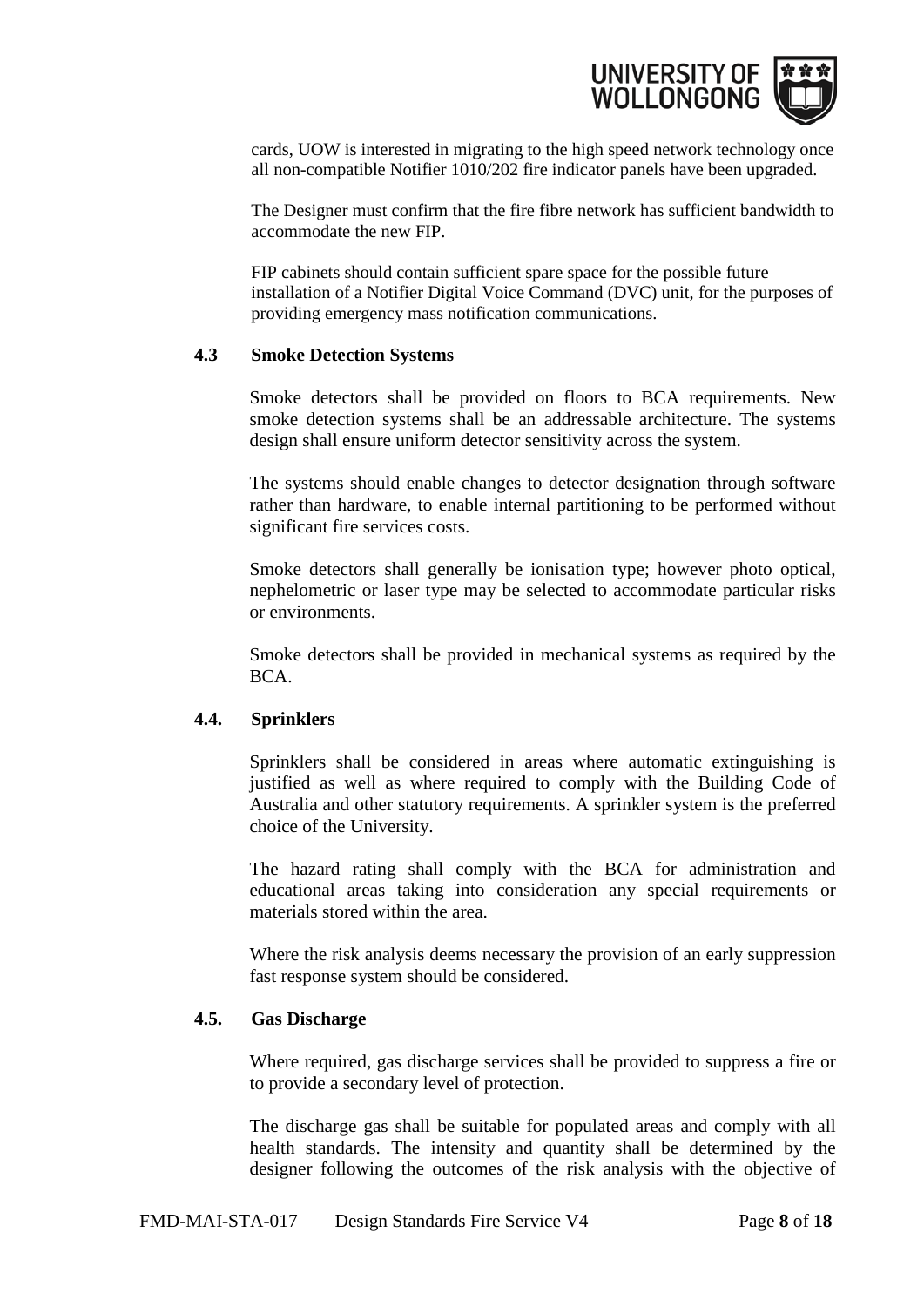

mitigating the likelihood of the fire spreading and the consequences from the outbreak.

### <span id="page-8-0"></span>**4.6. Fire Doors and Associated Controls**

Fire doors secured by electric locks must release (fail safe) to open on a fire alarm signal and the interface must be direct to the FIP

Where flammable gas services are installed they shall be isolated during a fire alarm via a Fire Alarm fail safe trip.

Electric magnetic hold-open devices and sequence closers must be provided to all fire or smoke barrier doors in high traffic areas which must automatically release the door, allowing closure, in the event of any smoke or fire alarm activated at the FIP via a fail safe trip wired directly to the FIP.

# <span id="page-8-1"></span>**4.7 Smoke Exhaust Systems**

Where required, smoke exhaust systems must be incorporated into the design in accordance with the BCA and Australian Standards.

Fire damper control will be achieved through the control system when fire mode operation is enabled. Where permitted by the code automatic resets of ventilation equipment shall be provided.

#### <span id="page-8-2"></span>**4.8 Stair Pressurisation Systems**

Where required they will meet BCA requirements.

#### <span id="page-8-3"></span>**4.9 Evacuation Warning and Intercom Systems**

The Evacuation Warning & Intercom System (EWIS) shall be designed in accordance with AS 1670 and AS 2220. All speakers shall be the fully recessed type where ceilings are available.

The EWIS panel shall be located adjacent but separate to the FIP. New systems shall be provided with a minimum of 10% spare zones and 20% minimum capacity on each amplifier circuit.

EWIS system to be designed to provide good speech intelligibility.

EWIS to be designed to provide approximately 15 to 20dB noise level above normal ambient levels. EWIS sound levels near the maximum allowable must be avoided.

Speakers shall be wired sequentially to allow easy monitoring and alteration of the system.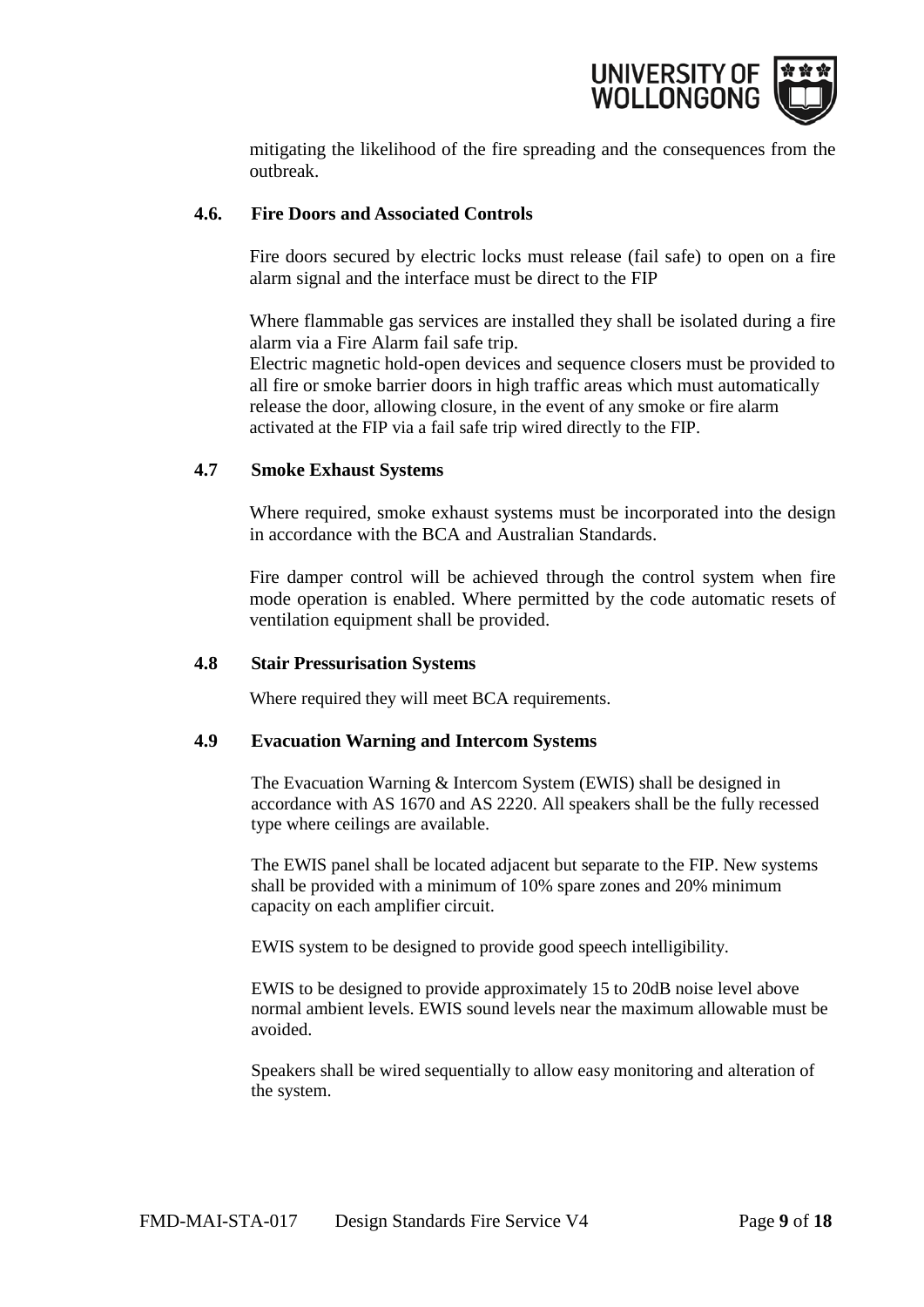

# <span id="page-9-0"></span>**4.10 Digital Voice Command and Digital Audio Amplifiers**

UOW is in the process of establishing an emergency mass notification system.

The Designer shall assess the opportunity to install Notifier digital voice command (DVC) or digital audio amplifier (DAA) equipment to extend the emergency mass notification coverage area.

The DVC/DAA shall be located adjacent to the FI to facilitate integration into the fire fibre network. The DVC/DAA output shall be connected to the background music input of the EWIS or OWS panel.

The installation of DAAs is preferred provided an existing DVC is available for connection to in an adjacent building, and the installation of cabling between the DVC and DAA is practical.

The Designer shall ensure that, where new DVCs are installed, the capacity of the fire fibre network is not exceeded. The Designer shall assess the opportunity to utilise high speed network cards within the DVC as part of the design process.

DVCs and DAAs shall be provided with local battery backup. Batteries shall be sized to provide a minimum 24 hours standby with 30 minutes communication time.

Testing of the EWIS/OWS shall be performed to ensure that the system performance has not been affected following the installation of the DVC/DAA.

# <span id="page-9-1"></span>**4.11 Systems Interfacing**

Where the fire system interconnects to other building services such as BMCS services, electronic monitoring and access control systems or automatic door systems, an interface shall be provided that achieves optimum functionality, performance and reliability.

All control interfaces shall be low level design and monitoring only interfaces may be either low or high level design.

Control interfaces shall comprise of a set of electrical contacts controlled via a signal from the FIP. Monitoring only high level interfaces shall be provided using a standard protocol and an established software product.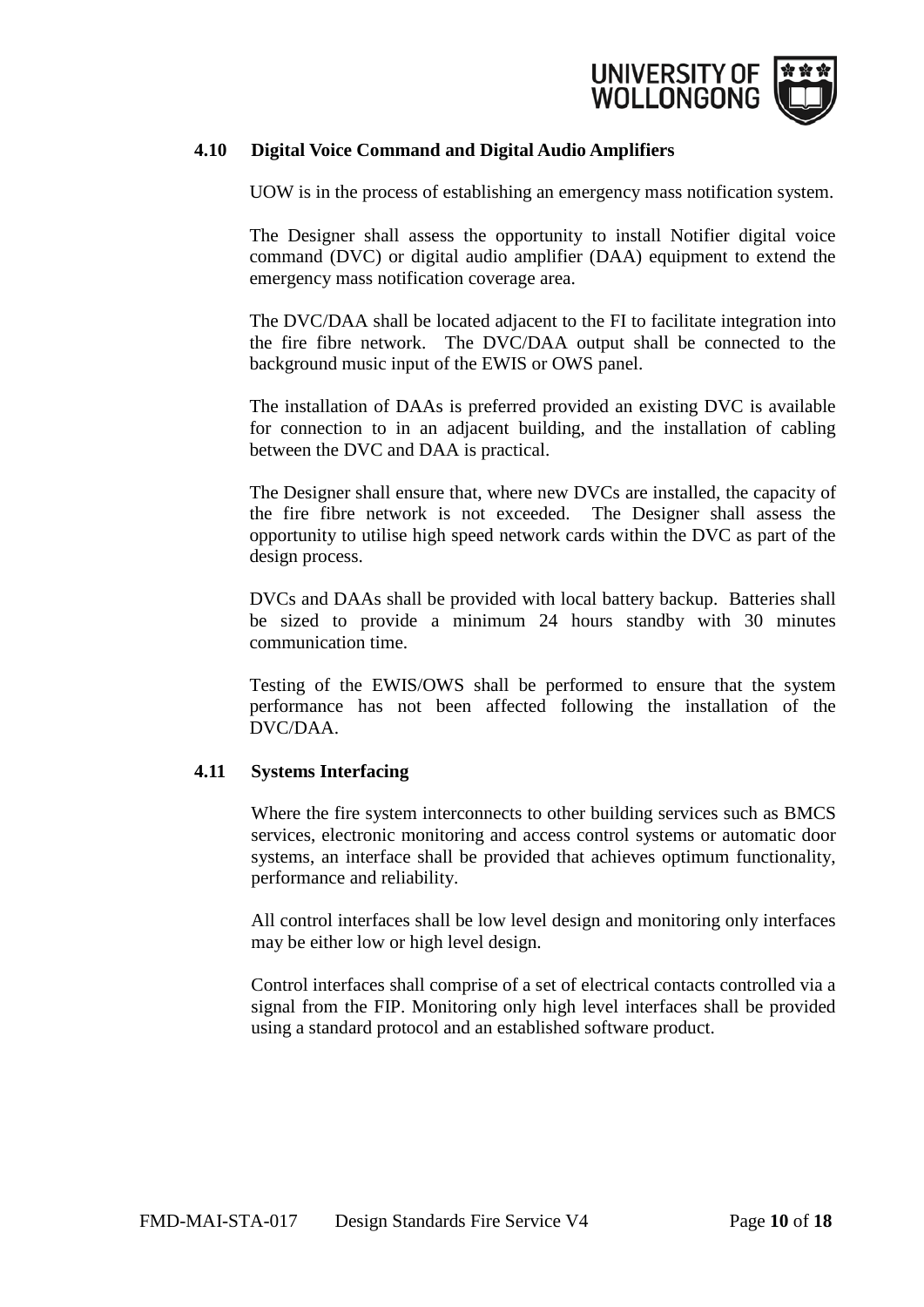

Following is a summary of the interfaces to the Fire Services:

| <b>System to be Interfaced</b>              | <b>Interface Type</b> | <b>Interface Responsibility</b> |
|---------------------------------------------|-----------------------|---------------------------------|
| <b>BMCS</b>                                 | Low level/high level  | <b>BMCS</b> Contractor          |
| Lift                                        | Low level             | Fire Contractor                 |
| Automatic doors                             | Low level             | Fire Contractor                 |
| <b>EWIS</b>                                 | Low level/high level  | Fire Contractor                 |
| Electronic Monitoring and<br>Access Control | Low level/high level  | <b>EMAC</b> Contractor          |

*Table 2 - System Interfaces*

Following is a summary of the interfaces to the EWIS panels:

| <b>System to be Interfaced</b>                | <b>Interface Type</b> | <b>Interface Responsibility</b> |
|-----------------------------------------------|-----------------------|---------------------------------|
| <b>Emergency Mass Notification</b><br>DVC/DAA | Low level             | <b>Fire Contractor</b>          |

*Table 3 - System Interfaces*

The main UOW campus has three Fire computers which are part of the fire network to provide real time information on buildings across the campus. These computers are located at:

- Fire Control Room (Building 11A).
- University Security Office (Building 116 Northfields Avenue).
- Facilities Management Division (Building 31).

For any new or modification to existing buildings with addressable systems, these computers shall be uploaded with the new floor layouts showing accurate detector layouts and any other key field equipment. The key items that need to be shown by the floor layouts are as follows:

- Fire isolation zones.
- Final room numbers.
- Accurate field equipment locations.
- All unnecessary information to be removed from layouts for clarity.
- Services isolation buttons for interfacing with fire doors, mechanical plant, access control, lift, auto doors and access control etc as required.

Programming of the fire computers shall be undertaken by the Notifier as a sole provider.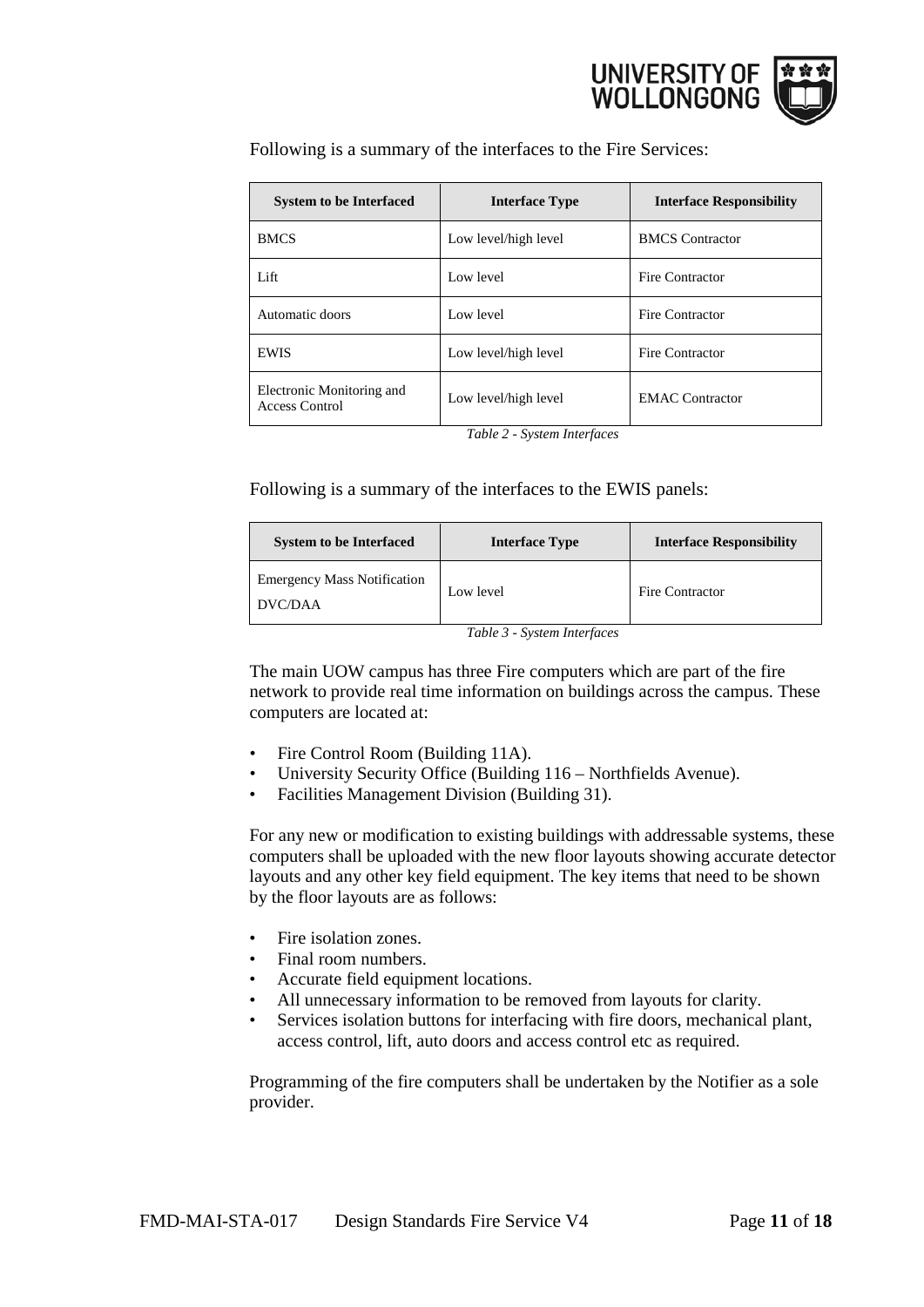

# **Block Plan**

Block plans to be provided adjacent to the FIP incorporating the following

- Colour Block Plan showing fire isolation zones, room numbers and any other key field equipment.
- Mounted in a frame or other approved system.
- Softcopy in DWG format to be provided.

# **5. STANDARDS**

<span id="page-11-0"></span>The design shall comply with the current version of all relevant codes and standards in force at the time that the design specification is prepared.

Where the fire service designer considers a standard to be inappropriate to the circumstances, the fire service designer shall advise the principal and seek direction.

The fire service designer should use the OH&S Consideration for Design Guideline.

# **6. MINIMUM PERFORMANCE STANDARDS**

<span id="page-11-1"></span>The fire services shall be designed to meet or exceed the following performance standards:

| <b>Function</b>                                                                | <b>Measurement</b>  |
|--------------------------------------------------------------------------------|---------------------|
| 1. FIP records alarm status in response to positive fire signal                | $<$ 2 seconds       |
| 2. FIP transmits alarm signal to Monitoring Body on receipt of alarm status    | $<$ 5 seconds       |
| 3. Sprinkler reaction to temperature status                                    | $< 10$ seconds      |
| 4. FIP circuit isolation                                                       | $<$ 2 seconds       |
| 5. FIP transmits closure signal to auto door on receipt of alarm status        | $<$ 5 seconds       |
| 6. FIP transmits alarm signal to BMCS on receipt of alarm status               | $<$ 2 seconds       |
| 7. FIP transmits alarm signal to EMAC on receipt of alarm status               | $<$ 2 seconds       |
| 8. FIP transmits alarm signal to Mechanical Service on receipt of alarm status | $<$ 2 seconds       |
| 9. EWIS transmits alarm signal on receipt of alarm status                      | $<$ 2 seconds       |
| 10. EWIS transmits evacuation signal on receipt of evacuation status           | $\langle$ 2 seconds |
| 11. Master DVC voice broadcast through EWIS speakers                           | $<$ 1 second        |

*Table 4 - Minimum Performance Standards*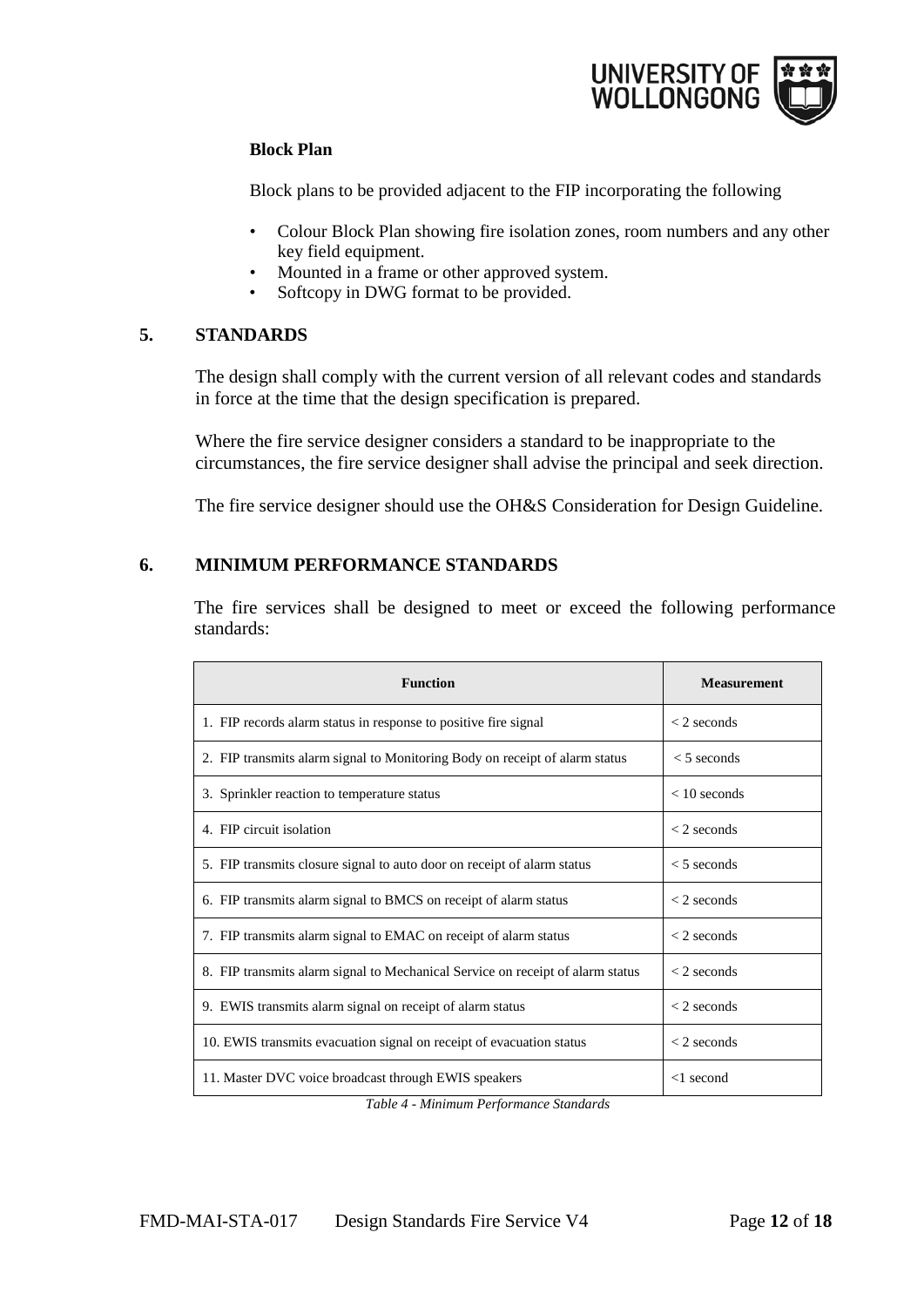

# **7. INSTALLATION GUIDELINES**

#### <span id="page-12-1"></span><span id="page-12-0"></span>**7.1 Portable Fire Equipment**

Portable fire extinguishers shall be installed with mounting brackets, and appropriate signage. The type must be suitable for the application and the environment in which it is installed.

Care shall be taken when specifying the location to ensure that the portable fire extinguishers will not be subjected to mechanical damage or harsh environmental conditions.

#### <span id="page-12-2"></span>**7.2 Fire Services Cabling**

Fire systems cabling shall be installed such that stress does not occur to any part of the cable, FIP or to the connected fire detector. Cables shall be securely supported and protected from mechanical damage.

All cabling installed between fire equipment and detectors shall consist of a number of junction boxes of cable. Cabling shall be concealed wherever possible in ceiling spaces, wall cavities, risers and the like.

Fire services cabling shall be separated from all other cabling within the building. Fire cabling may be installed in designated conduits or service duct. Where cable trays are to be used for multiple services then a minimum of 100mm separation shall be maintained at all times between fire cabling and other services.

Cabling may be installed underground to comply with AS 1670. Provision must be made for all connections and modifications to be updated on the campus site plan.

Prior to the connection of equipment, cabling shall be tested for continuity, and disturbance.

#### <span id="page-12-3"></span>**7.3. Electrical Cabling**

Electrical cabling supplying fire equipment shall be sized to meet the rating of the equipment and the potential additional equipment likely to be connected. Designated circuits shall supply all fire services equipment.

Electrical cabling shall be installed such that stress does not occur to any part of the cable or to the connected equipment. Cables shall be securely supported and protected from mechanical damage.

All cabling installed between equipment or devices shall consist of one continuous length of cable. Cabling shall be concealed wherever possible in ceiling spaces, wall cavities, risers and the like.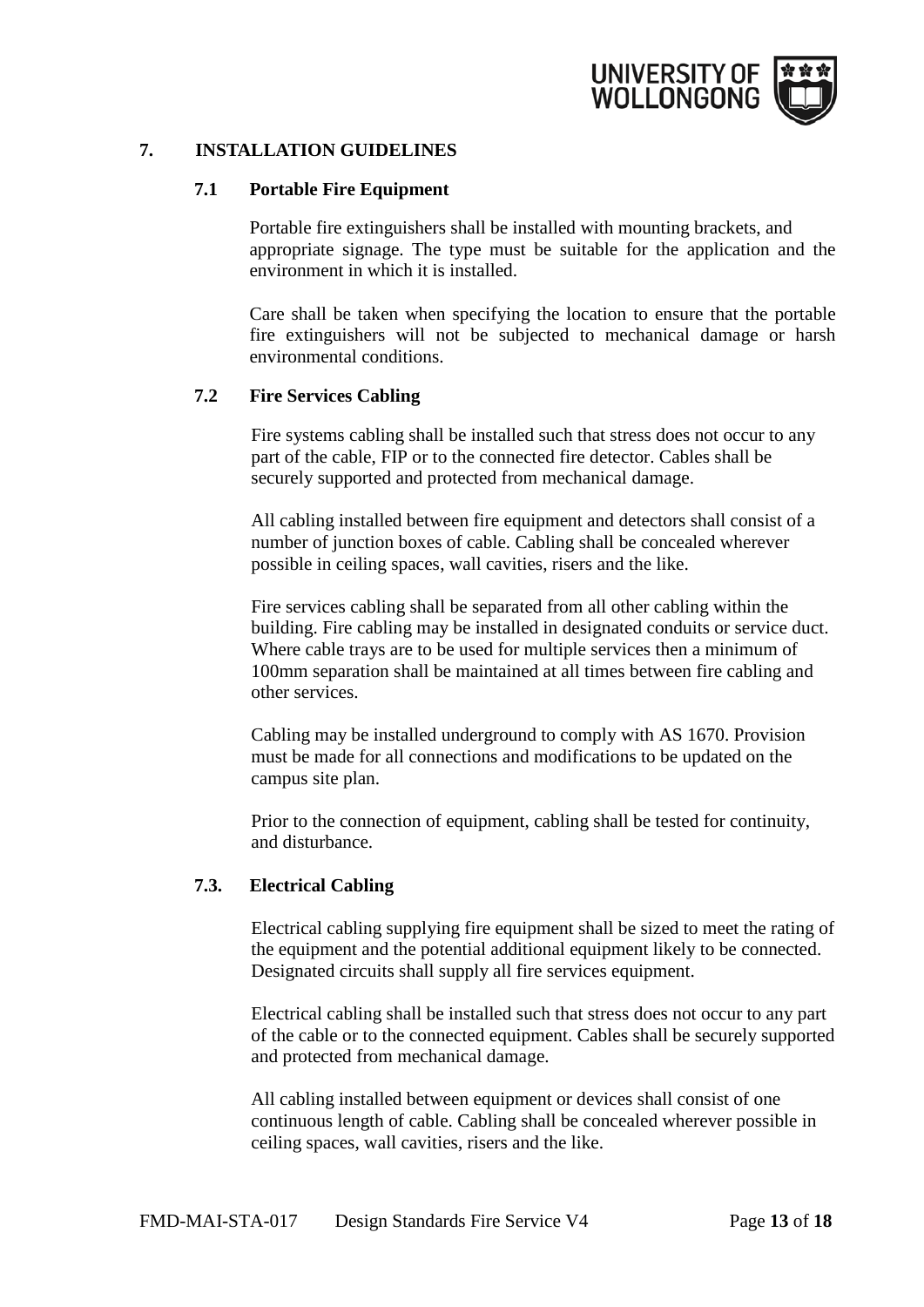

Prior to the connection of equipment, cabling shall be tested for continuity, polarity and disturbance.

### <span id="page-13-0"></span>**7.4 Detectors and Field Devices**

Smoke detectors shall be installed with the correct base type and mounting bracket. All smoke detectors shall have a plug-in base mounting.

The detectors shall be suitable for the environment in which they are installed. The detectors shall be mechanically secured to protect against operational damage and ensure stability for continuous use. Cable terminations shall be permanent and insulated to protect against faults and interference.

Installation shall be in accordance with the manufacturers requirements. The detectors shall be low maintenance and resistant to moisture. All ductinstalled detectors shall be accessible and designed to operate within the pressures created by the ventilation system.

# <span id="page-13-1"></span>**7.5 Fire Dampers**

Fire dampers shall be installed to provide fire mode operation of the ventilation system.

The dampers shall be suitable for the environment in which they are installed and suitable access shall be provided for maintenance purposes.

The dampers shall be mechanically secured to protect against operational damage and ensure stability for continuous use. Actuator cable terminations shall be permanent and insulated to protect against faults and interference. Installation shall be in accordance with the manufacturers requirements.

#### <span id="page-13-2"></span>**7.6. Fire Indicator Panel**

The FIP shall be installed in a designated area within the building main entrance area. The areas shall be provided with adequate access and ventilation.

The FIP must be placed in a position easily accessible by the Fire Brigade from vehicular access and the position of the FIP should be verified at documentation stage with all relevant parties.

The FIP shall be mechanically secured and cable entries shall be insulated to protect against cable damage. Cable terminations shall be permanent and insulated to protect against faults and interference.

#### <span id="page-13-3"></span>**7.7 Pipe Work and Hydraulic Services**

Pipe work modifications shall be in accordance with AS 2118 and fully hydraulically calculated according to the Hazard Classification.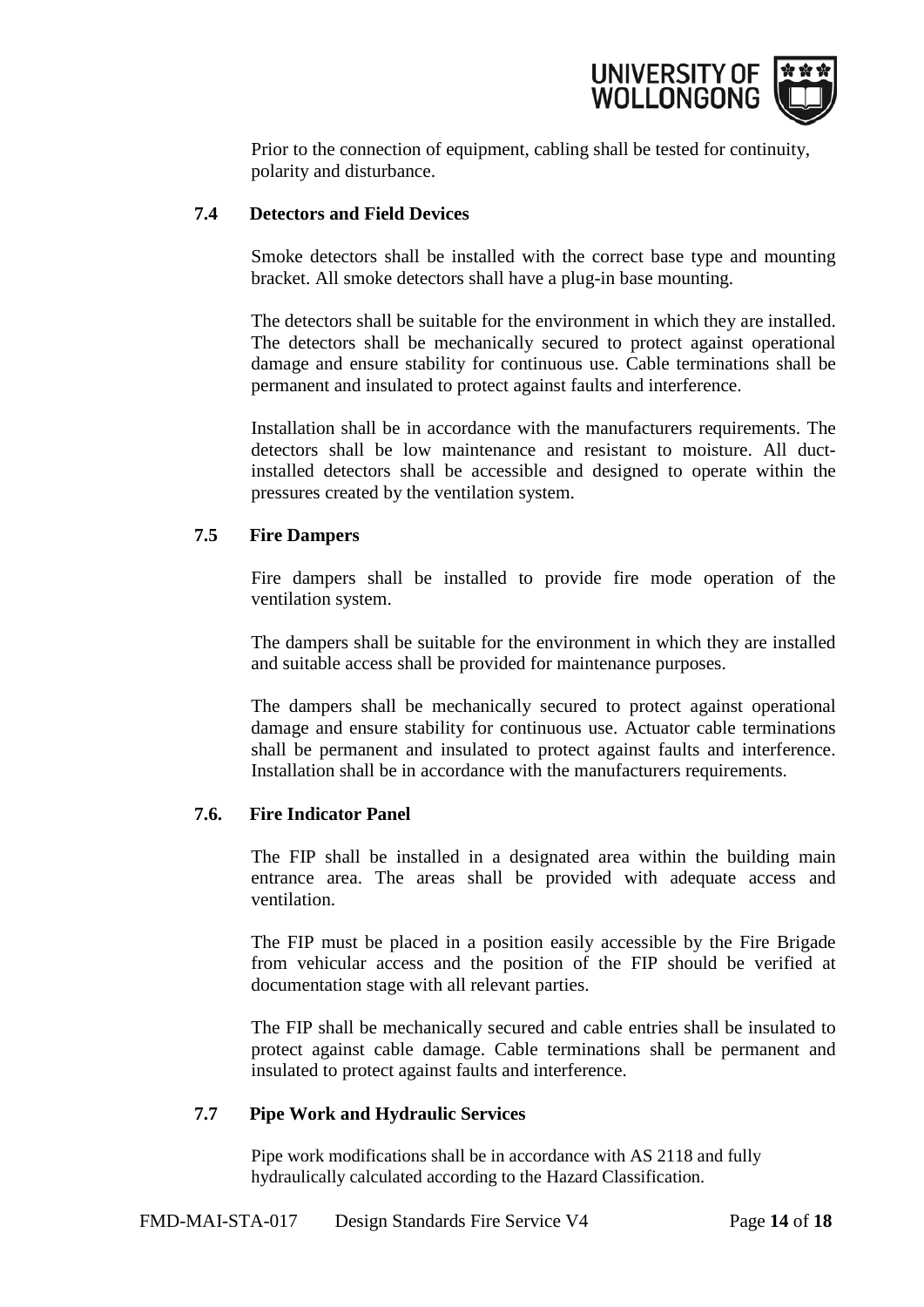

Fire sprinkler services shall be piped through the building to a set of sprinkler valves. Each floor shall have its own flow switch to activate an alarm and shall be directly wired to the FIP. Pumps, indicators and valve tamper switches shall be illuminated on the FIP.

New sprinkler services shall have a second supply source from the Authority external water main, pressurised through a second dual pump set before being manifold to the sprinkler valve set.

Screwed couplings only shall be used. The maximum permissible piping length shall be 4 metres. At tees and the like, a piping support shall be positioned at the main pipe takeoff in addition to supports, which carry the main pipe itself. Rolled grooved couplings shall not be used.

For above ground pipes screwed joints shall be used on pipes up to and including 50 N.B., above which size welded flanged joints only will be accepted.

Flanges may be tack welded in-site, however all other welding of the flange to the pipe shall be carried out with the joint dismounted to ensure a high weld quality. Flange gaskets shall be made using 3mm minimum thickness jointing material, suitable for the service and manufactured in accordance with the relevant standard.

Sprinkler heads are to be semi recessed with escutcheons to match ceiling grid panels.

Refer also to Hydraulic Design Standards for associated design information.

#### <span id="page-14-0"></span>**7.8 Software**

The application software shall comprise the graphical user interface (GUI). Screens shall be developed on a geographical basis and identify the location of smoke detectors, sprinkler heads, sprinkler valves and flow switches.

System programming and configuration, reporting and alarm management shall be performed from the GUI. Floor plans containing device locations and detailed schematics identifying devices connected shall be available to the operator.

Monitoring and control shall be available to the operator from both graphical and text screens. The status and alarm condition shall be visually identified on each of the graphic screens.

#### <span id="page-14-1"></span>**7.9 Labelling**

All equipment shall be clearly labelled using black lettering on white background self adhesive permanent engraved labels, attached to a suitable fixed part of the equipment.

Equipment labels shall identify the equipment in accordance with UOW's asset register convention.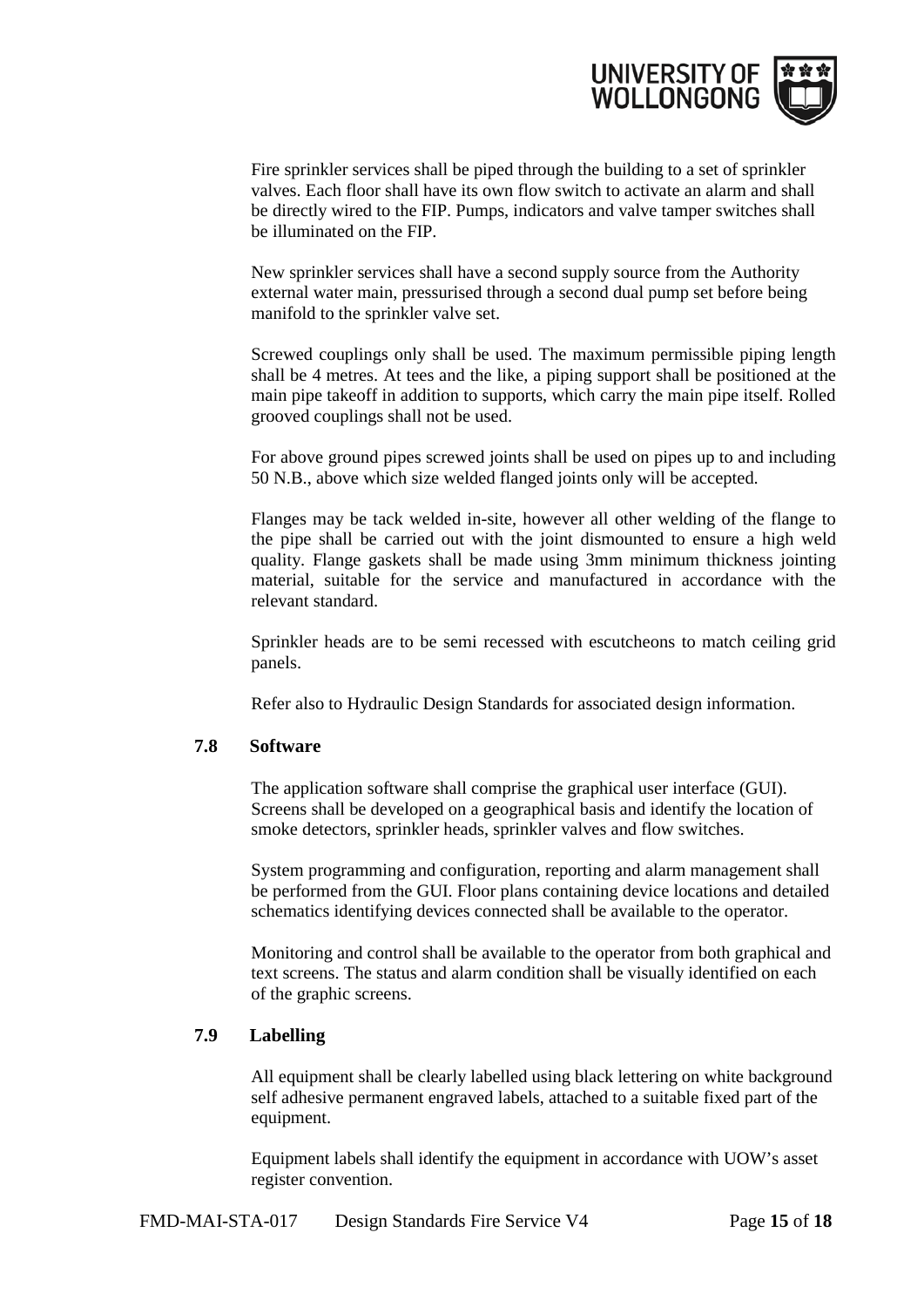

### <span id="page-15-0"></span>**7.10 Emergency Evacuation Procedures Sign**

An emergency evacuation procedure sign shall be installed on each floor of the building with a 1:200plan and shall include the following details:

- a. The name of the building and floor number or area description.
- b. A brief statement of evacuation procedures involving:
	- **Fire Brigade Responsibility.**
	- General Communications.
	- **Process to Evacuate.**
	- **Fire Wardens' Directions.**
	- **External Assembly Area.**
	- Fire Response Procedure.
	- Location of Fire Exits.
	- Location of Manual Alarm Points.
	- **Location of Fire Extinguishers and Fire Hose Reels.**
	- Copies of all Software to UOW.

#### **8. EQUIPMENT**

<span id="page-15-1"></span>The following lists University preferred equipment.

#### <span id="page-15-2"></span>**8.1. Extinguishers**

Chubb Quell

#### <span id="page-15-3"></span>**8.2. Sprinkler Heads and Sprinkler Accessories**

Tyco

#### <span id="page-15-4"></span>**8.3. Smoke Detectors**

Addressable - Notifier, Hiochi and Olsons

#### <span id="page-15-5"></span>**8.4. Fire Indicator Panel**

Notifier AFP-2800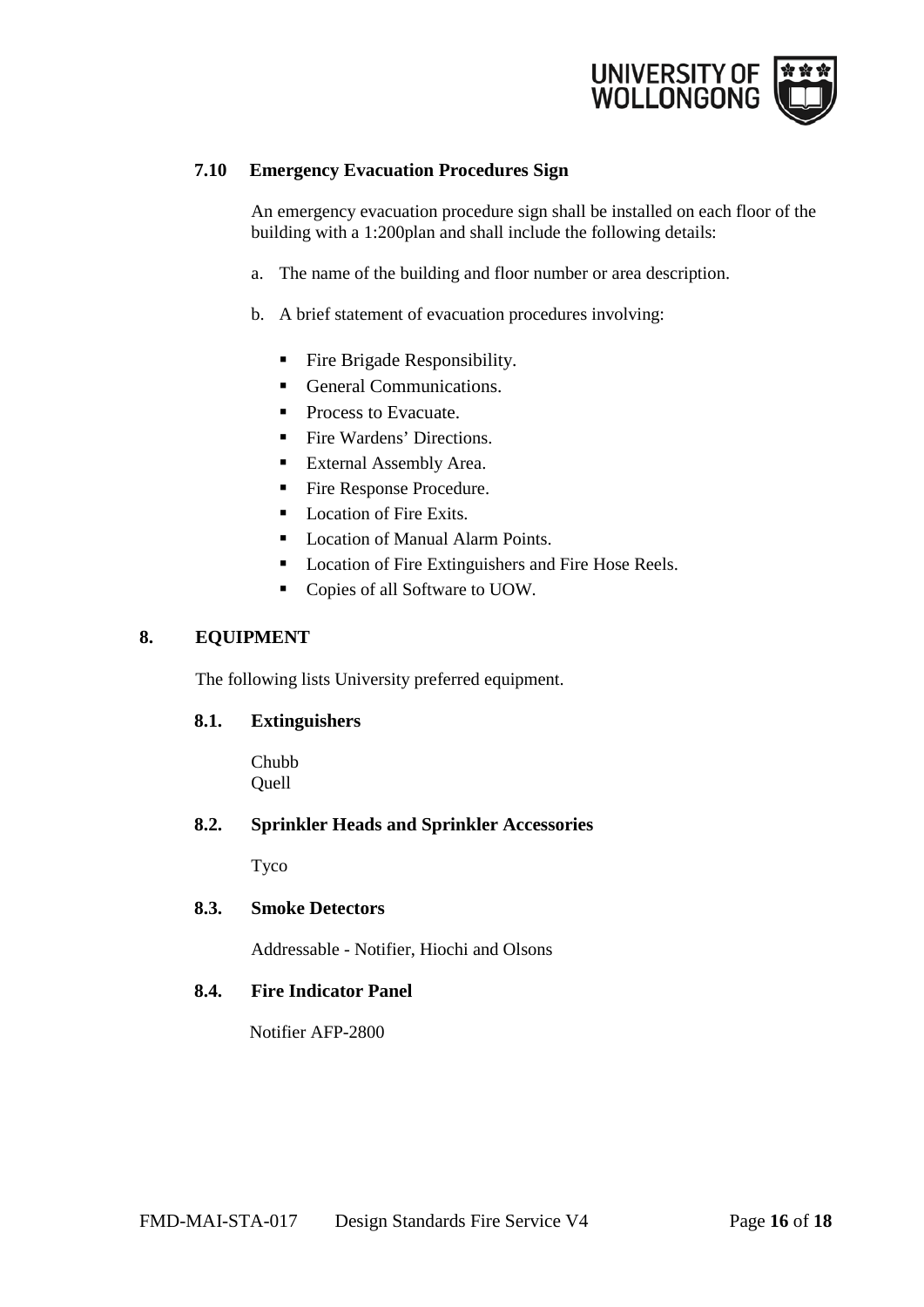

# <span id="page-16-0"></span>**8.5. Fire Indicator Panel**

| <b>Device</b>                  | <b>Function</b>                                | <b>Make</b> | Model   |
|--------------------------------|------------------------------------------------|-------------|---------|
| Fire Sprnkler Pumpsets         | Supplies sprinkler system                      | Kelair      | Various |
| Fire Hose Reel & Jacking Pumps | Supplies fire hose reel and jacking pumps<br>٠ | Kelair      | Various |

*Table 5 - Pumps* 

# <span id="page-16-1"></span>**8.6 Very Early Smoke Detection Apparatus**

VESDA Laser Compact

# <span id="page-16-2"></span>**8.7 Emergency Mass Notification Equipment**

<span id="page-16-3"></span>Notifier

# <span id="page-16-4"></span>**9. WARRANTY**

The designer shall ensure that all components are supplied with the following minimum warranty periods:

| <b>System/Equipment</b>              | <b>Warranty Period</b> |
|--------------------------------------|------------------------|
| Extinguishers                        | 12 Months              |
| <b>Hose Reels</b>                    | 12 Months              |
| Hydrants                             | 12 Months              |
| Sprinkler Heads & Accessories        | 2 Years                |
| <b>Smoke Detectors</b>               | 12 Months              |
| Fire Indicator Panel                 | 12 Months              |
| Pumps                                | 12 Months              |
| Very Early Smoke Detection Apparatus | 2 Years                |

*Table 6 - Warranty Periods*